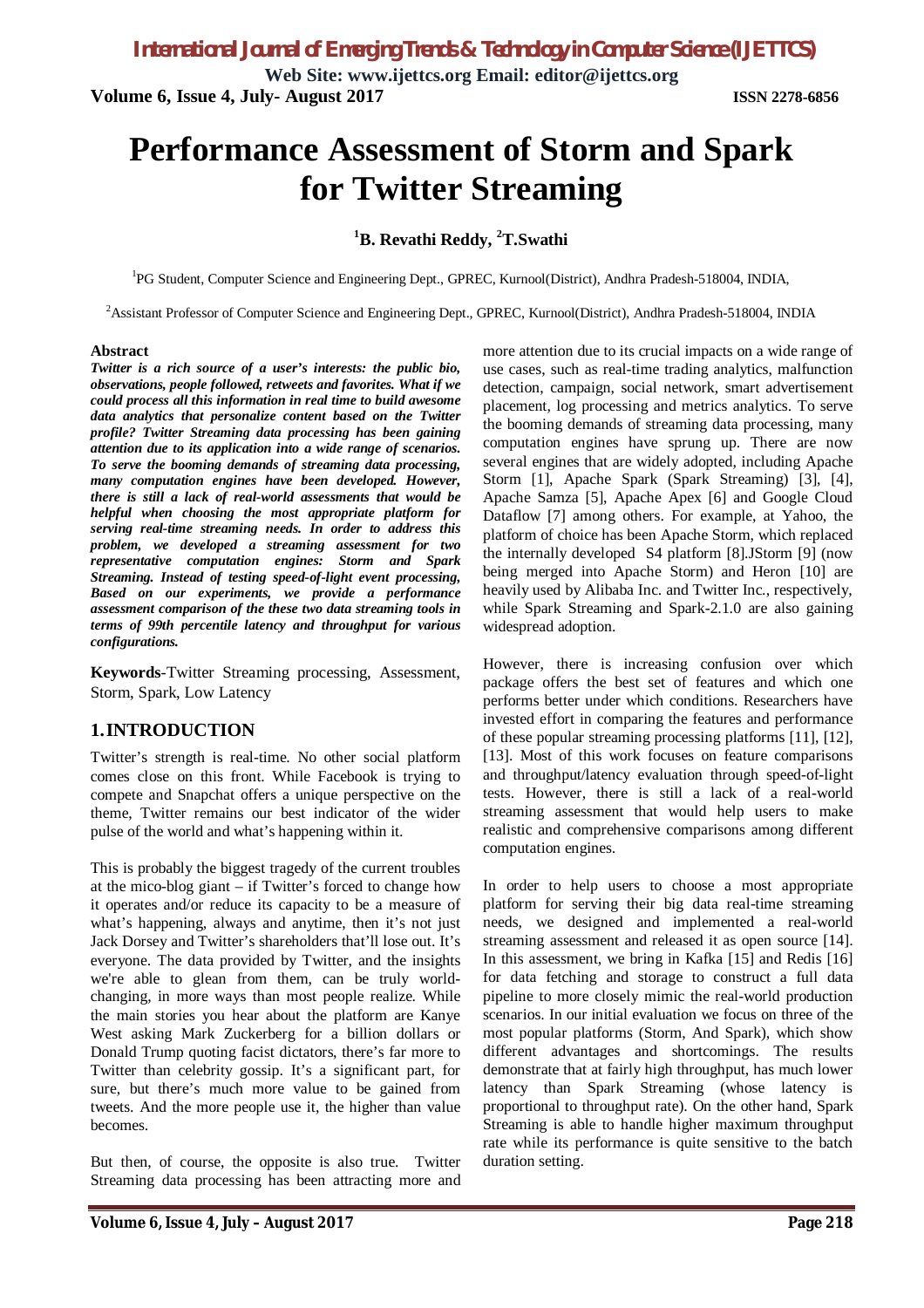**Web Site: www.ijettcs.org Email: editor@ijettcs.org Volume 6, Issue 4, July- August 2017 ISSN 2278-6856**

#### **2.RELATED WORK**

#### **What is Streaming Data?**

Streaming Data is data that is generated continuously by thousands of data sources, which typically send in the data records simultaneously, and in small sizes (order of Kilobytes). Streaming data includes a wide variety of data such as log files generated by customers using your mobile or web applications, ecommerce purchases, in-game player activity, information from social networks, financial trading floors, or geospatial services, and telemetry from connected devices or instrumentation in data centers.

This data needs to be processed sequentially and incrementally on a record-by-record basis or over sliding time windows, and used for a wide variety of analytics including correlations, aggregations, filtering, and sampling. Information derived from such analysis gives companies visibility into many aspects of their business and customer activity such as –service usage (for metering/billing), server activity, website clicks, and geolocation of devices, people, and physical goods –and enables them to respond promptly to emerging situations. For example, businesses can track changes in public sentiment on their brands and products by continuously analyzing social media streams, and respond in a timely fashion as the necessity arises.

#### **Benefits of Streaming Data**

Streaming data processing is beneficial in most scenarios where new, dynamic data is generated on a continual basis. It applies to most of the industry segments and big data use cases. Companies generally begin with simple applications such as collecting system logs and rudimentary processing like rolling min-max computations. Then, these applications evolve to more sophisticated near-real-time processing. Initially, applications may process data streams to produce simple reports, and perform simple actions in response, such as emitting alarms when key measures exceed certain thresholds.

Eventually, those applications perform more sophisticated forms of data analysis, like applying machine learning algorithms, and extract deeper insights from the data. Over time, complex, stream and event processing algorithms, like decaying time windows to find the most recent popular movies, are applied, further enriching the insights.

#### **Streaming Data Example - Twitter**

Fig 2 shows how even the Twitter streaming api is not intended to be connected by users, but by background processes that download messages in a store accessible by the HTTP. Users poll only the HTTP server, that reads the messages from the store and sends the back to the clients. As a disconnected protocol, HTTP enable massive scalability that would not be possible otherwise. If each client establishes a persistent TCP connection backed by a dedicated server thread, you will rapidly exhaust server resources! Moreover any HTTP proxy between the User Agent and the server could cause unexpected behaviors. Thus, if you are bound to the HTTP protocol, the User Agent should poll. You can reduce the network load with headers like Last-Modified/If-Modified-Since or Etag/If-None-Match. However, if you can adopt a different protocol, I strongly suggest to try a service bus over a connected TCP protocol.



**Fig. 1** Twitter API flow

#### **3.SPARK STREAMING**

For Spark assessment, the code was written in Scala. Since the micro-batching methodology of Spark Streaming is different than the pure streaming nature of Storm, we needed to rethink parts of the assessment. Storm and Spark-2.1.0assessments would update the Redis database once a second to try and meet our SLA, keeping the intermediate update values in a local cache. As a result, the batch duration in the Spark streaming version was set to 1 second, at least for smaller amounts of traffic. We had to increase the batch duration for higher throughput. The assessment is written in a typical Spark style using DStreams. DStreams are the streaming equivalent of regular RDDs, and create a separate RDD for every micro batch.

It should be noted that our writes to Redis were implemented as a side-effect of the execution of the RDD transformation in order to keep the assessment simple, so this would not be compatible with exactly-once semantics. We found that with high enough throughput, Spark Streaming was not able to keep up if it does not change batch interval setting. At 100,000 messages per second the latency greatly increased.The behaviors for a Spark workload depending on the window duration. First, if the batch duration is set sufficiently large, the majority of the events will be handled within the current micro batch. Fig. 3(a) shows the resulting percentile processing graph for this case (100K events, 10 seconds batch duration).

But whenever 90% of events are processed in the first batch, there is possibility of improving latency. By reducing the batch duration sufficiently, we get into a region where the incoming events are processed within 3 or 4 subsequent batches. This is the second behavior, in which the batch duration puts the system on the verge of falling behind, but is still manageable, and results in better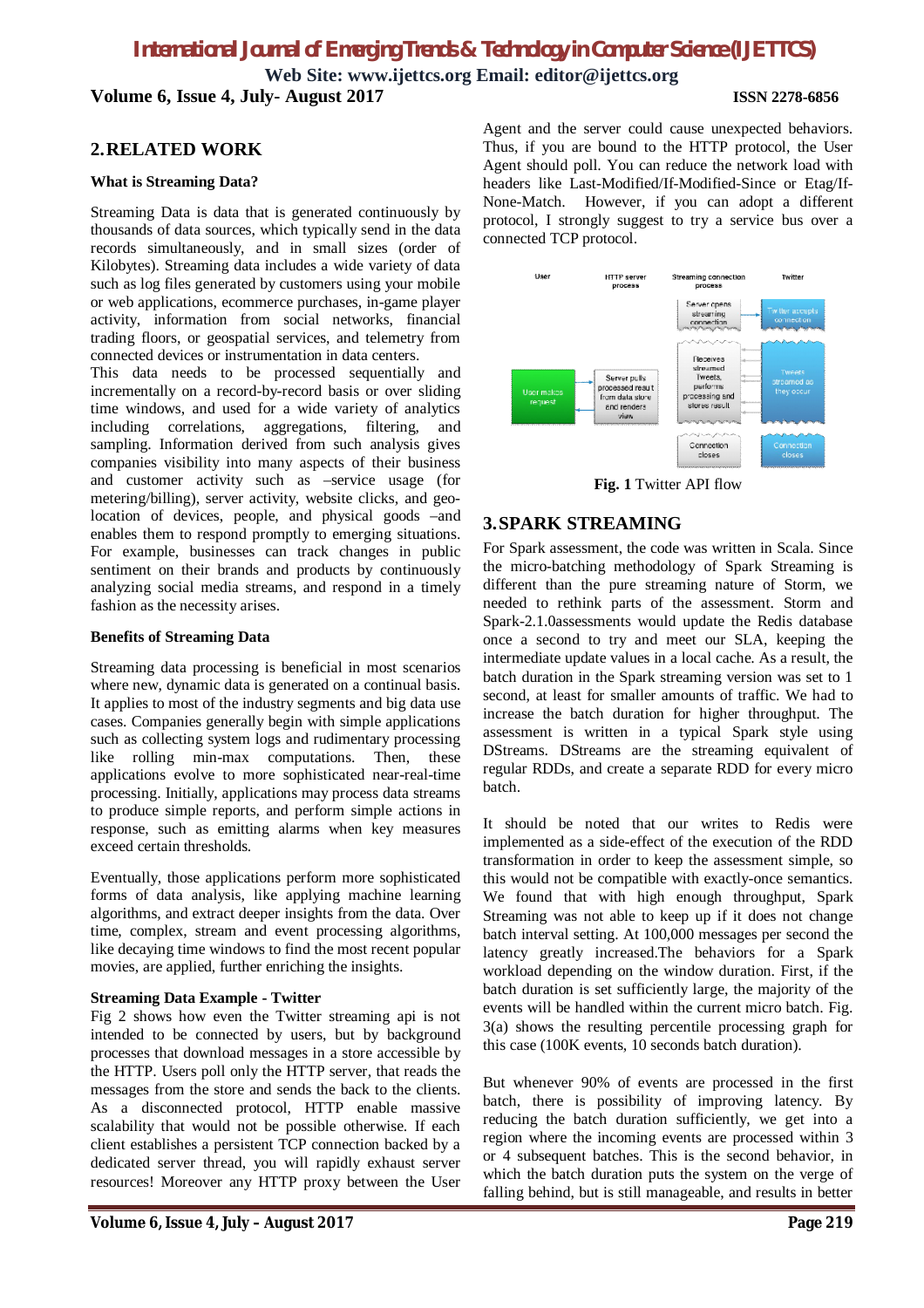**Web Site: www.ijettcs.org Email: editor@ijettcs.org Volume 6, Issue 4, July- August 2017 ISSN 2278-6856**

latency. This situation is shown Fig. 3(b) for a sample throughput rate (100K events, 3 seconds batch duration). If the batch duration is reduced any more, Spark streaming falls behind. In this case, the assessment takes a few minutes after the input data finishes to process all of the events. Under this undesirable operating region, Spark spills lots of data onto disks.



**Fig 2.** Spark Twitter Streaming Flow

#### **4.STORM STREAMING**

Storm architecture very much resembles to Hadoop architecture; it has two types of nodes: a master node and the worker nodes. The master node runs Nimbus that is copying the code to the cluster nodes and assigns tasks to the workers – it has a similar role as JobTracker in Hadoop. The worker nodes run the Supervisor which starts and stops worker processes – its role is similar to TaskTrackers in Hadoop. The coordination and all states between Nimbus and Supervisors are managed by Zookepeer, so the architecture looks as follows:

One of the key concepts in the Storm is topology; in essence a Storm cluster executes a topology – topology defines the data sources, the processing tasks and the data flow between the nodes. Topology and MapReduce jobs in Hadoop can be considered analogous.



**Fig.3**: Storm Architecture flow

Storm has a concept of streams which are basically a sequence of tuples, they represent the data that is being passed around the Storm nodes. There are two main components to manipulate stream data: spouts which are reading data from a source (e.g. a queue or an API, etc)

and emit a list of fields. Bolts are consuming the data coming from input streams, processing them and then emit a new stream or store the data in a database.

One important thing when you define a topology is determine how data will be passed around the nodes. As discussed above, a node (running either spouts our bolts) will emit a stream. Stream grouping functionality will allow to decide which node(s) will receive the emitted tuples. Storms has a number of grouping functions like shuffle grouping (sending streams to a randomly chosen bolt), fields grouping (it guarantees that a given set of fields is always sent to the same bolt), all grouping (the tuples are sent to all instances of the same bolt), direct grouping (the source determines which bolt receives the tuples) and you can implement your own custom grouping method, too.

### **5.ASSESSMENTMODEL**

Our streaming assessment simulates an advertisement analytics pipeline. In this pipeline, there are a number of advertising campaigns, and a number of advertisements for each campaign. The job of the assessment is to read various JSON events from Kafka, identify the relevant events, and store a windowed count of relevant events per campaign into Redis. These steps attempt to probe some common operations performed on data streams.

#### **The flow of operations is as follows (shown in Fig. 1):**

- Read an event from Kafka.
- Deserialize the JSON string.
- Filter out irrelevant events (based on event type field)
- Take a projection of the relevant fields (ad id and event time)
- Join each event by ad id with its associated campaign id. This information is stored in Redis.

6) Take a windowed count of events per campaign and store each window in Redis along with a timestamp of the time the window was last updated in Redis. This step must be able to handle late events.

#### **The input data has the following schema:**

*[1]* user id, page id, ad id: UUID

*[2]* ad type: String in banner, modal, sponsoredsearch, mail, mobile

*TABLE I.* event type: String in view, click, purchase *TABLE II.* event time: Timestamp *TABLE III.* ip address: String

Producers create events with timestamps marking creation time. Truncating this timestamp to a particular digit gives the begin-time of the time window the event belongs in. In Storm and Spark-2.1.0, updates to Redis are written periodically, but frequently enough to meet a chosen SLA. Our SLA was 1 second, so once per second we wrote updated windows to Redis. Spark operated slightly differently due to great differences in its design. There are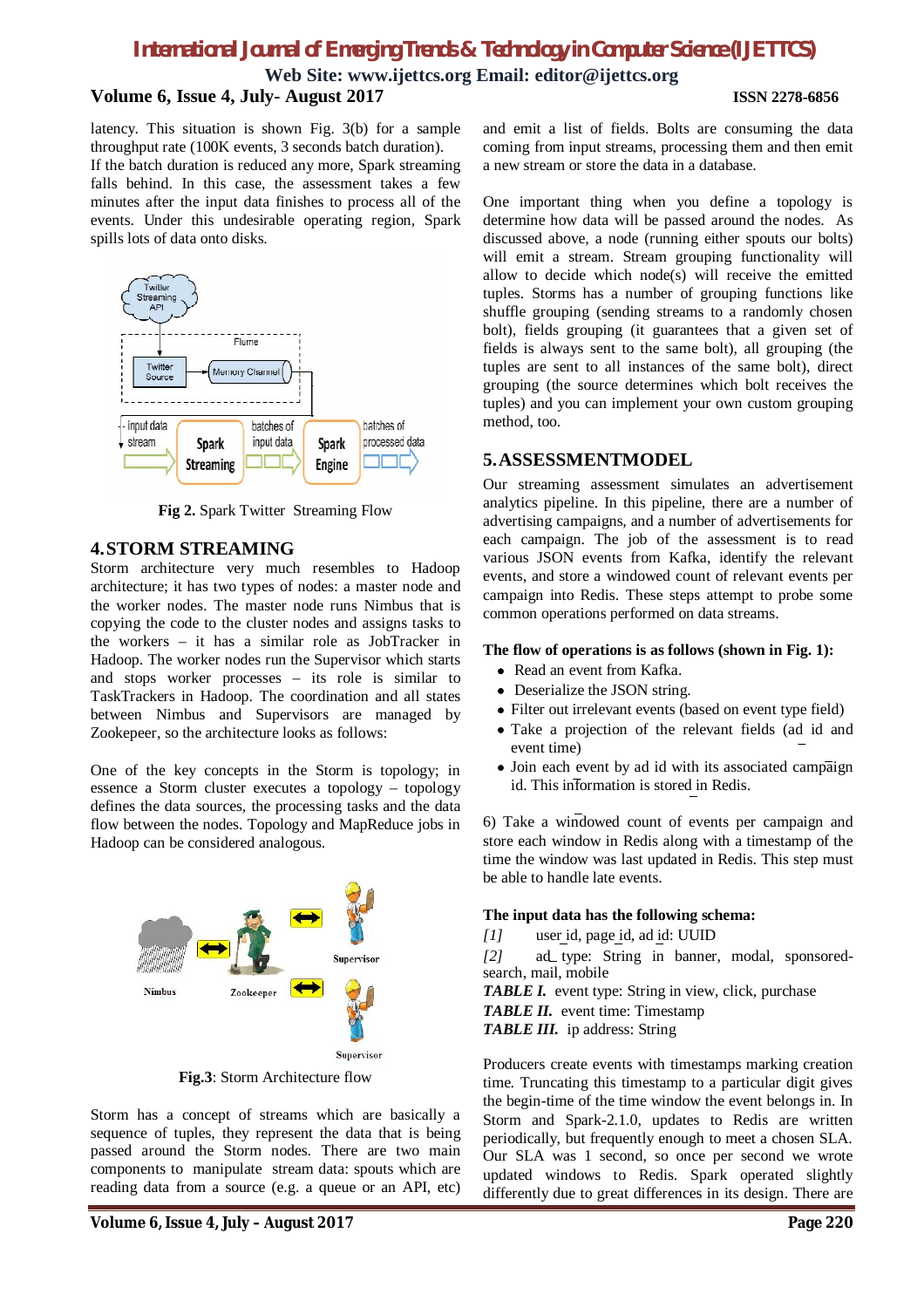**Web Site: www.ijettcs.org Email: editor@ijettcs.org Volume 6, Issue 4, July- August 2017 ISSN 2278-6856**

more details on that in the Spark section. Along with the data, we record the time at which each window in Redis was last updated as *last u pdated at*. After each run, a utility reads windowsfrom Redis and compares the windows' start times to their *last u pdated at* times, yielding a latency data point. Wecalculate the event latency by subtracting the window start time and duration time from the *last u pdated at* time.



**Fig.4** Spark Output

Since the Redis node in our architecture only performs inmemory lookups using a well-optimized hashing scheme, it will not become a bottleneck. The nodes are homogeneously configured, each with two Intel E5530 processors running at 2.4GHz and a total of 16 cores (8 physical, 16 hyperthreading) per node. Each node has 24GB of memory, and the machines are all located within the same rack, connected through a gigabit Ethernet switch. The cluster has a total of 40 nodes available, out of which up to 30 are used in this assessment. For all three computation engines, we configure the platform with 10 worker nodes and one coordination node such as Storm's Nimbus or Spark's master. There are 5 Kafka nodes with 5 data partitions, 1 Redis node and 3 ZooKeeper nodes.



**Fig.5:** Storm Twitter streaming

We ran up to 10 instances of the Kafka producers to create the required load since individual producers begin to fall

behind at around 17,000 events per second. In total, we use anywhere between 25 to 30 nodes in this assessment. The use of 10 worker nodes for a topology is near the average number we see being used by topologies internal to Yahoo. In the assessment we run 100 campaigns, with 10 ads per campaign.



**Fig.6** Storm output

At the beginning, the assessment's Kafka is cleared, Redis is populated with initial data (ad id to campaign id mapping),

the streaming job is started, and then after a bit of time to let the job finish launching, the producers are started with instructions to produce events at a particular rate, giving the desired aggregate throughput. The system was left to run for 30 minutes before the producers were shut down. A few seconds were allowed for all events to be processed before the streaming job itself was stopped. The assessment utility was then run to generate a file containing a list of *last u pdated at −start time* numbers. These files were savedfor each throughput we tested and then were used to generate the charts in this document. This assessment is implemented in three different versions, respectively for Spark-2.1.0, Spark and Storm. In Section III, IV and V, we will describe each implementation and its results in details.

The final results are interesting. There are essentially three

Storm's assessment was written using the Java API. We

tested both Apache Storm 0.10.0 release and a 0.11.0 snap shot.<sup>1</sup> One worker process per host was used, and each worker

was given 16 tasks to run in 16 executors—one for each core.

Storm 1.1.0 beat Storm 0.10.0, showing the optimizations that have gone recently.

. Storm 1.1.0 performed similarly until we disabled acking. In the assessmenting topology, acking was used for flow control but not for processing guarantees. With acking enabled, 0.11.0 performed terribly at 150,000/s, which is slightly better than 0.10.0, but still worse than Spark Streaming and Spark-2.1.0. In 0.11.0, Storm added a simple automatic back pressure controller, allowing us to avoid the overhead of acking. With acking disabled, Storm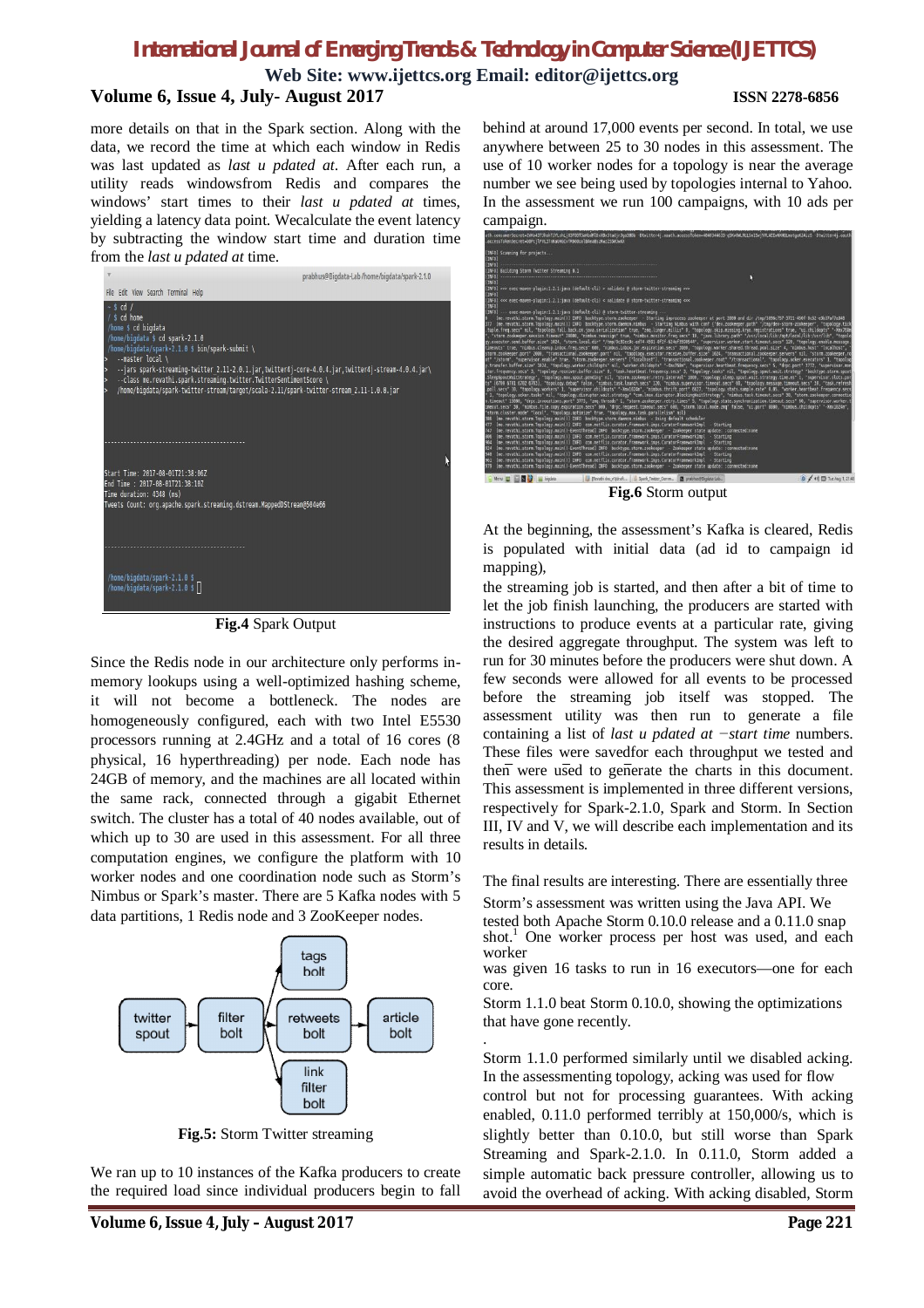**Web Site: www.ijettcs.org Email: editor@ijettcs.org**

#### **Volume 6, Issue 4, July- August 2017 ISSN 2278-6856**

even beat Spark for latency at high throughput. However, with acking disabled, the ability to report and handle tuple failures is also disabled.



**Fig.7** Spark and Storm Streaming Performance

### **6. CONCLUSION AND FUTURE WORK**

It is the most interesting to compare the behaviors of these three systems. Looking at Fig. 5, we can see that Storm and Spark both respond quite linearly. This is because these two systems try to process an incoming event as it becomes available. On the other hand, the Spark Streaming system behaves in a stepwise manner, a direct result from its micro-batching design. The throughput vs latency graph for the various systems is perhaps the most revealing, as it summarizes our findings with this assessment. As can be see in Fig. 5 and 6, Spark and Storm have very similar performance, and Spark Streaming, while it has much higher latency, is expected to be able to handle much higher throughput by configuring its batch interval higher.

All of these assessments except where otherwise noted were performed using default settings for Storm, Spark, andSpark-2.1.0; and we focused on writing correct, easy to understand programs without optimizing each to its full potential. We did not include the results for Storm 0.10.0 and 0.11.0 with acking enabled beyond 135,000 events per second, because they could not keep up with the throughput. The longer the topology ran, the higher the latencies got, indicating that it was losing ground.

In conclusion, Storm and Spark-2.1.0 behave like true streaming processing systems with lower latencies, while Spark is able to handle higher throughput while having somewhat higher latencies. Some tuning is required with Spark to achieve latency SLAs. Storm's acking functionality as of version 0.11.0 incurs enough overhead to be a limitation at very high throughputs, and while processing guarantees require acking, flow control could be achieved via backpressure instead.

The competition between near real-time streaming systems is heating up, and there is no clear winner at this point. Each of the platforms studied here have their advantages and disadvantages. Performance is but one factor among others, such as security or integration with tools and libraries. Active communities for these and other big data processing projects continue to innovate and benefit from each other's advancements. We have also been working on the Storm Trident version of this streaming assessment and look forward to expanding this assessment for other streaming processing systems like Samza and Apex.

### **References**

- [1] "Apache Storm Project." http://storm.apache.org/.
- [2] "Apache Spark-2.1.0 Project." http://Spark- $2.1.0$ .apache.org/.
- [3] "Apache Spark Project." http://spark.apache.org/.
- [4] M. Zaharia, M. Chowdhury, M. J. Franklin, S. Shenker, and I. Stoica, "Spark: cluster computing with working sets," in HotCloud, 2010.
- [5] "Apache Samza Project." http://samza.apache.org/.
- [6] "Apache Apex Project." http://apex.incubator.apache.org/.
- [7] T. Akidau, R. Bradshaw, C. Chambers, S. Chernyak, R. J. Fernandez´-Moctezuma, R. Lax, S. McVeety, D. Mills, F. Perry, E. Schmidt, et al., "The dataflow model: a practical approach to balancing correctness, latency, and cost in massive-scale, unbounded, out-oforder data process-ing" process-ing," Proceedings of the VLDB Endowment, vol. 8, no. 12, pp. 1792– 1803, 2015.
- [8] L. Neumeyer, B. Robbins, A. Nair, and A. Kesari, "S4: Distributed stream computing platform," in Data Mining Workshops (ICDMW), 2010IEEE International Conference on, pp. 170–177, IEEE, 2010.
- [9] "JStorm Project." http://github.com/alibaba/jstorm/.
- [10]S. Kulkarni, N. Bhagat, M. Fu, V. Kedigehalli, C. Kellogg, S. Mittal, J. M. Patel, K. Ramasamy, and S. Taneja, "Twitter heron: Stream processing at scale," in Proceedings of the 2015 ACM SIGMOD International Conference on Management of Data, pp. 239–250, ACM,2015.
- [11] "Which Stream Processing Engine: Storm, Spark, Samza, or Spark-2.1.0?." http://www.altaterra.net/blogpost/288668/225612/Whi ch-Stream-Processing-Engine-Storm-Spark-Samza-or-Spark-2.1.0/.
- [12] "High-throughput, low-latency, and exactly-once stream processing with Apache Spark-2.1.0.." http://data-artisans.com/high-throughput-low-latencyand-exactly-once-stream-processing-with-apache-Spark-2.1.0/.
- [13] "Streaming Big Data: Storm, Spark and Samza.." https://tsicilian.wordpress.com/2015/02/16/streamingbig-data-storm-spark-and-samza/.
- [14] "Yahoo Streaming Assessment." https://github.com/yahoo/streaming-assessments.
- [15] "Apache Kafka Project." http://kafka.apache.org/.
- [16] "Redis Project." http://redis.io/